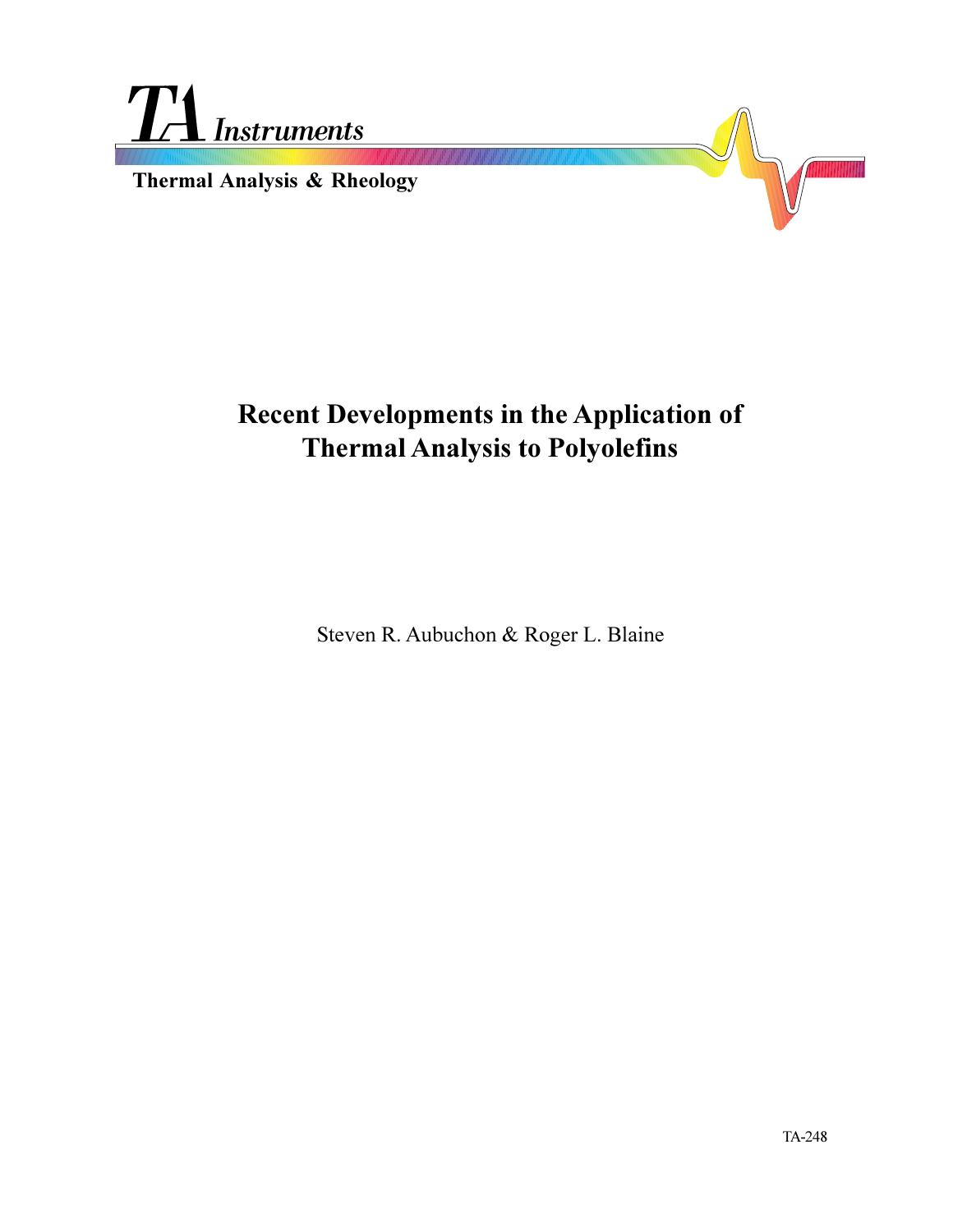## **Introduction**

Modern thermal analysis techniques have been used extensively in the area of polyolefin characterization. Historically, differential scanning calorimetry (DSC) has been used to measure melting points, heats of fusion and crystallization, oxidative induction time and glass transition temperature, whereas thermogravimetric analysis (TGA) has been employed in the determination of decomposition temperatures and rates, as well as thermal stability kinetic studies.

Recent developments involve the use of a sinusoidal heating rate to extract additional information from the classical thermal analysis experiments. In 1992, Modulated DSC® (MDSC®)<sup>1</sup> was introduced. This technique employs the use of a sinusoidal heating rate and then deconvolutes the resulting heat flow signal to generate heat capacity, as well as additional heat flow signals. MDSC has been used extensively in the area of materials characterization, particularly in the fields of polymer science, food science, and inorganic materials<sup>2</sup>.

More recently, the sinusoidal heating rate has been applied to the field of TGA studies<sup>3</sup>. Modulated TGA<sup>TM</sup> (MTGA<sup>TM</sup>) uses the same heating rate principle as MDSC, and deconvolutes the resultant weight loss signal to generate kinetic information about decomposition reactions. This technique is similar to the classical factor jump TGA decomposition kinetics and generates kinetic constants which are in good agreement with standard multiple heating rate techniques. In this paper, both MDSC and MTGA theory are discussed, as well as applications of both techniques to studies of linear polyethylene (HDPE). MDSC is used to measure relative sample morphology in a series of polyethylene materials, and the data are correlated to tensile breaking tests, and MTGA is used to generate kinetic constants for a polyethylene thermal decomposition.

### *MDSC Theory*

In 1992, Reading<sup>4</sup> introduced the temperature sine wave forcing function to thermal analysis in the form known as Modulated DSC. In MDSC, a linear temperature ramp is modulated with a sinusoidal temperature oscillation (Figure 1) producing a corresponding oscillatory heat flow (*i.e*., rate of heat transfer) proportional to physical properties of the test specimen (Figure 2). Deconvolution of the oscillatory temperature and heat flow lead to the separation of the overall heat flow into heat capacity and kinetic components, called reversing and nonreversing heat flow. The overall heat flow (dQ/ dt) may be described as the sum of a heat capacity (heating rate dependent) term  $(Cp\beta)$  ( $Cp$  = heat capacity,  $\beta$  = heating rate) and a kinetic (time and temperature-dependent) term [*f*(T,t)].

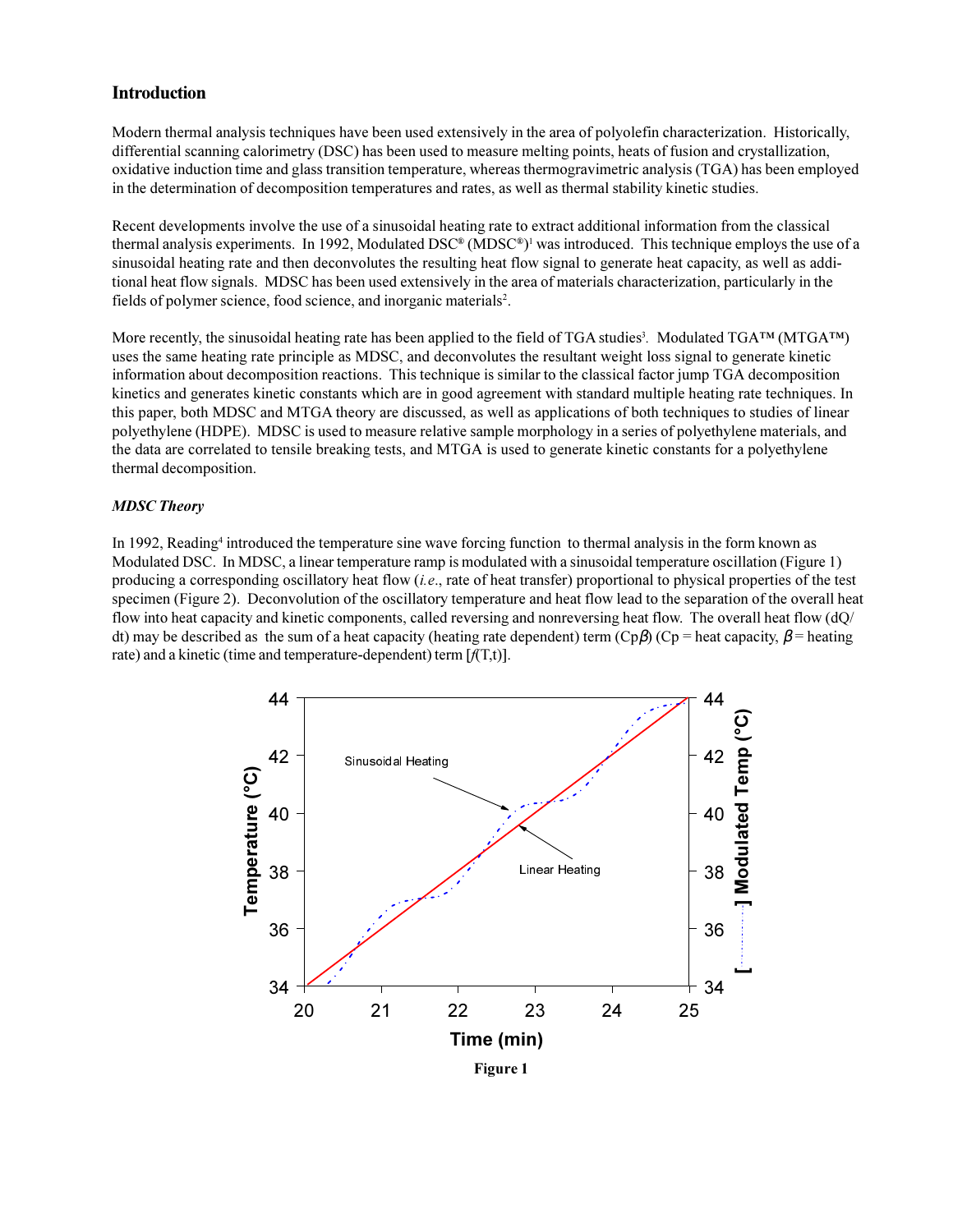

In this equation, Cpβ describes the heat flow due to the heat capacity of the sample, and *f*(T,t) describes the heat flow due to kinetic phenomena such as crystallization, chemical reactions, melting, and thermosetting reactions. In standard DSC, the only signal output from the instrument is the total heat flow; the sum of all the thermal events occurring in the sample.



Modulated DSC allows for the separation of total heat flow into two constituents, which provides for increased understanding of the phenomena occurring simultaneously in the sample. Figure 3 contains the deconvoluted heat flow signals for a sample of quench-cooled polyethylene-terephthalate (PET). The total heat flow signal is the same as would be derived form a standard DSC experiment at the same underlying heating rate. This signal represents the sum of all the thermal events. The *Reversing Heat Flow* is the heat capacity component of the total heat flow (Cpβ), and contains the heat capacity-related events such as the glass transition, and melting of the sample. The *Nonreversing Heat Flow* is the kinetic component of the total heat flow [*f*(T,t)], and contains the kinetically-controlled thermal events such as the cold crystallization, and crystalline perfection which occurs upon heating the sample into the melting region. This crystalline perfection is not resolved in the total heat flow signal, as it occurs simultaneous with the more energetic melting process, and is thus concealed beneath the large melting. It is this ability to resolve previously undetectable transitions which has made MDSC an invaluable tool in the field of polymer characterization.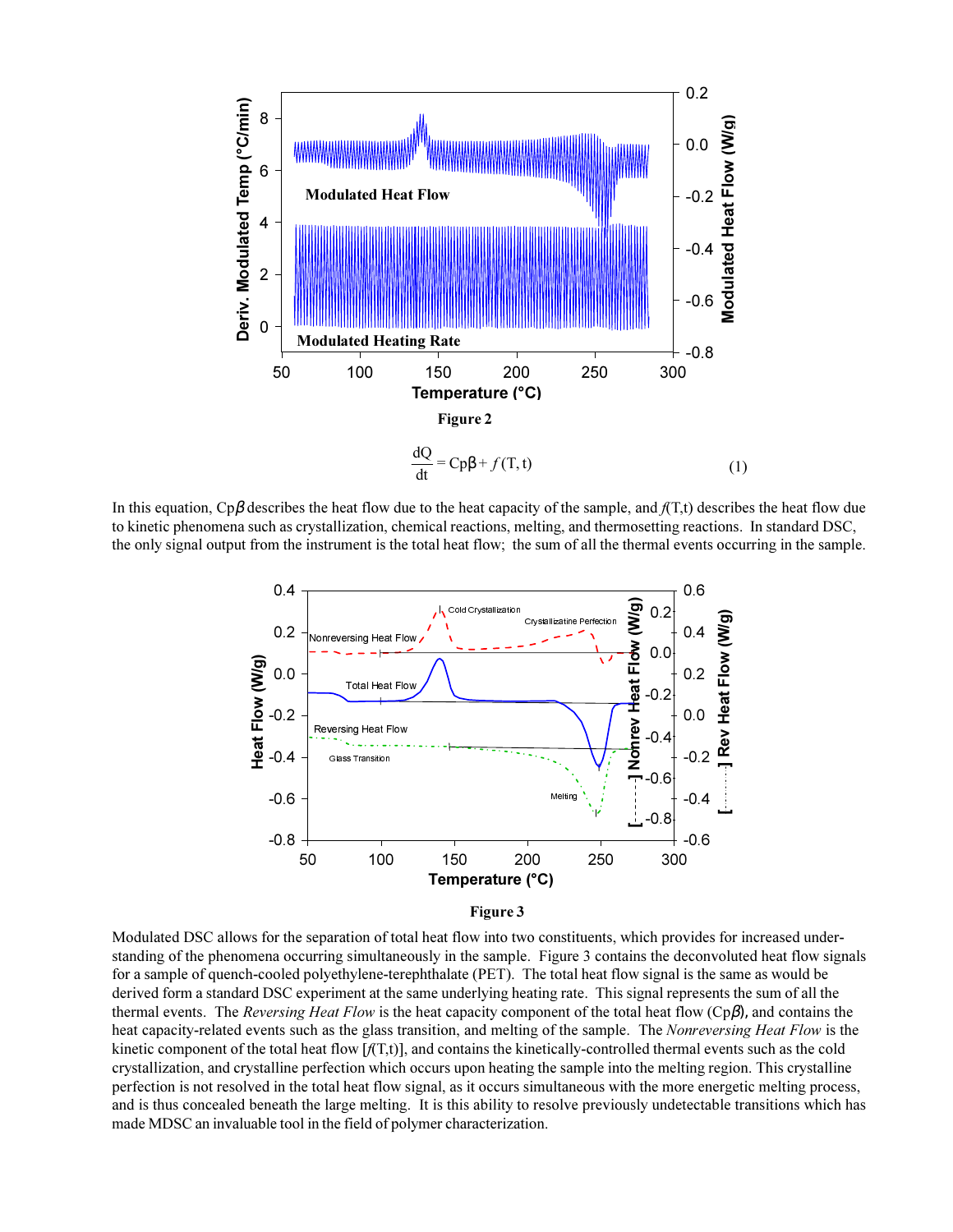#### *MTGA Theory*

Kinetics is the study of the dependence of the extent or rate of a chemical reaction on time and temperature. Anyone who dries washed clothes knows that if the temperature of the drying process is higher, the clothes will dry faster. This is a kinetic intuition and drying is one of the oldest (and still most important) uses of kinetics.

Those who study kinetics do so with mathematical models which quantify the relationship between the rate of reaction, time and temperature. Once a suitable model is available, it may be used to predict future performance. The chief benefit of kinetics is the ability to predict performance at temperatures and times which are not easily tested. For example, an engineer designing a product for a 40 year lifetime, must use kinetic information to estimate performance into the future since we can't wait 40 years to do end-use testing

The utility of thermogravimetric analysis with respect to kinetics comes from the nature of the TGA measurement. Specifically, TGA measures mass loss, which provides all of the information commonly needed to evaluate a weight loss kinetic process such as drying.

Perhaps the most popular mathematical tool for evaluating kinetics of weight loss reactions is the Flynn and Wall<sup>5</sup> method. This approach is described in an ASTM standard method E1641<sup>6</sup> and may be used to estimate the thermal endurance through ASTM standard E1877<sup>7</sup>.

The Flynn and Wall method is a multi-heating rate approach where four or more rates between 1 and 10 °C/min are used to follow the weight loss process. From the increase in temperature of the weight loss resulting from the increase in heating rate, kinetic parameters are obtained. Due to the number of slow heating rate experiments required, the Flynn and Wall approach often takes several days to gather the required information. Productivity pressures urge us to look for an even shorter method to obtain kinetic parameters.

Modulated thermogravimetry (MTGA) is a new approach to obtain kinetic information which does so in a single, timesaving experiment. In MTGA, similar to MDSC, an oscillatory temperature program is superimposed on top of the linear underlying heating rate used in traditional TGA experiments. This produces an oscillatory rate of weight loss from which kinetic information may be derived. In Equation 1, it was shown that the total heat flow from a standard DSC experiment could be divided into two parts; a heating-rate dependent part and a kinetic component. By analogy, the corresponding oscillatory temperature equation for thermogravimetry is given by :

$$
\frac{dw}{dt} = C\beta + f(T, t)
$$
 (2)

where the rate of weight loss (dw/dt) is analogous to the rate of heat flow in DSC. In the TGA case, however, the first term, proportional to the rate of heating, is zero and Equation 2 reduces to the common kinetic expression where the rate of weight loss is directly proportional to the kinetic term.

For the study of chemical reactions, the kinetic term in equations 1 and 2 [i.e., $f(t,T)$ ] is often modeled using two equations. The first of these, the rate equation, describes the relationship between the rate of reaction and amount of material. The second, the Arrhenius equation, describes the temperature dependence. These two equations are commonly combined into a single form:

$$
\frac{da}{dt} = Z[f(a)]exp\left(\frac{-E}{RT}\right)
$$
\nwhere:  
\na = reaction fraction  
\n $da/dt = rate of reaction$   
\n $Z = pre-exponential factor$   
\nf(a) = kinetic expression

$$
\exp = \text{exponent of the natural logarithm base}
$$

 $E$  = activation energy  $R = gas constant$ 

$$
T = absolute temperature.
$$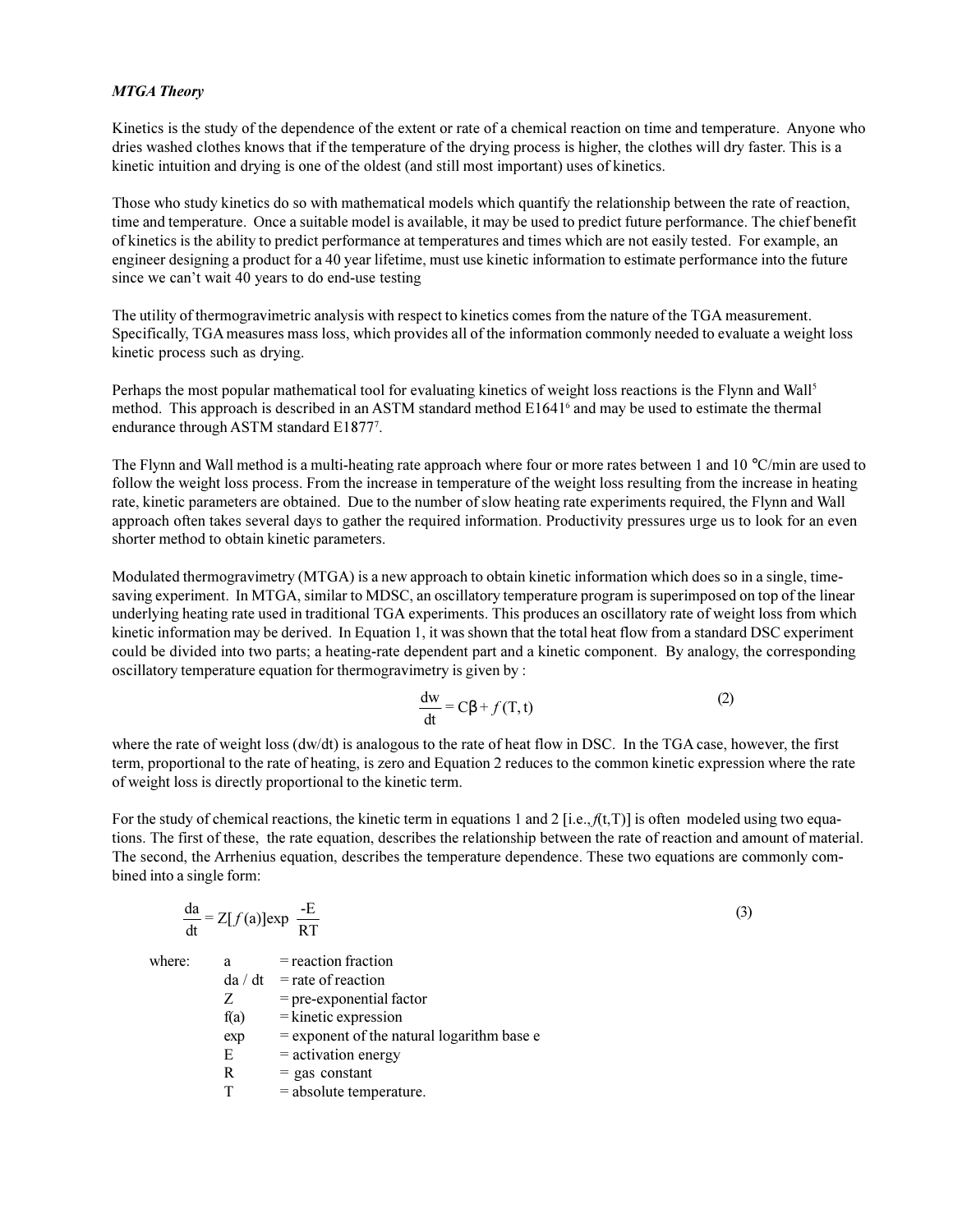Activation energy (E) is considered to be the most important of the kinetic parameters as it describes how the reaction changes as a function of temperature. In Modulated TGA, activation energy is described by the equation:

$$
E = \frac{R(T^2 - A^2)L}{2A}
$$
 (4)

where T is the average temperature, A is the temperature amplitude and L is the ratio of the natural logarithm of the maximum and minimum rate of weight loss taken at adjacent half cycles of the sine wave. This equation may be said to be "model-free" as it does not depend on knowledge of the kinetic function for its calculation. However, many decomposition and volatilization reactions may be described using first order kinetics where the value for pre-exponential factor is determined using the relationship

$$
\ln Z = \left[\frac{da}{(1-a)}\right] + \frac{E}{RT}
$$
 (5)

The values for T, A and L are obtained by deconvolution of the oscillatory temperature program and the resultant oscillatory rate of weight loss using real-time discreet Fourier transform, (DFT). The use of DFT produces the continuous determination of kinetic parameters which are then stored in the data file at each data collection point along with the raw experimental information. Moreover, the real time availability of these kinetic parameters permits them to be used to control experimental conditions or to be plotted as a function of other important experimental parameters.

## *Applications*

#### *Experimental*

In all of the standard experiments, the material analyzed was linear polyethylene, NIST standard 1475A. For MDSC experiments, the purge gas was helium flowing at 25 ml/min. For MTGA, the purge gas was nitrogen flowing at 100 ml/ min. The MDSC conditions were as follows:  $\beta = 1.5^{\circ}C/\text{min}$ ,  $A = \pm 0.15^{\circ}C$ , period = 40 seconds. The MTGA conditions were as follows:

 $\beta$  = 2°C/min, A =  $\pm$ 5°C, period = 200 seconds.

#### *Results and Discussion*

#### **MDSC**

A series of modulated DSC experiments were performed to determine the relative sample morphology of six different HDPE specimens intended for use in underground storage tanks. Previously, the manufacturer had been relying on a 300 hour tensile breaking test to determine the suitability of the individual HDPE specimens. However, this test proved to be costly both in time and money. Therefore, the manufacturer was interested in investigating alternative testing methods for quality control procedures.

In the 300 hour tensile breaking test, the material was deemed suitable if the test bar withstood the tensile force for the entire time period. If the bar broke before 300 hours, the material failed the test. More amorphous polymers tend to creep under load. The amount of amorphous material present will affect the creep time of the sample, prior to failure or breakage. Samples of high crystalline content would be expected to creep very little, thus expediting the time to breakage.

Differential scanning calorimetry was first investigated for this application because of its sensitivity to changes in crystallinity. DSC is an efficient means to measure the heat of fusion of a material, which is directly proportional to the material's degree of crystallinity. Modulated DSC adds to the sensitivity of the technique in its ability to separate reversing melting from nonreversing melting. The former is associated with amorphous materials which crystallize upon heating, only to re-melt as the temperature is increased further. Non-reversing melting is associated with the highly crystalline domains of the sample, present before any thermal history is applied to the material.

The sensitivity of MDSC to subtle changes in crystallinity is illustrated in a series of standard experiments. In these tests, a sample of HDPE (13.5 mg) was initially quench cooled from above the melt by rapid immersion in liquid N<sub>2</sub>. This was done to impose minimal crystallinity in the sample. The modulated DSC experiment described in the previous section was performed on the sample, between 100°C and 145°C, which encompasses the melting region of the polymer. The sample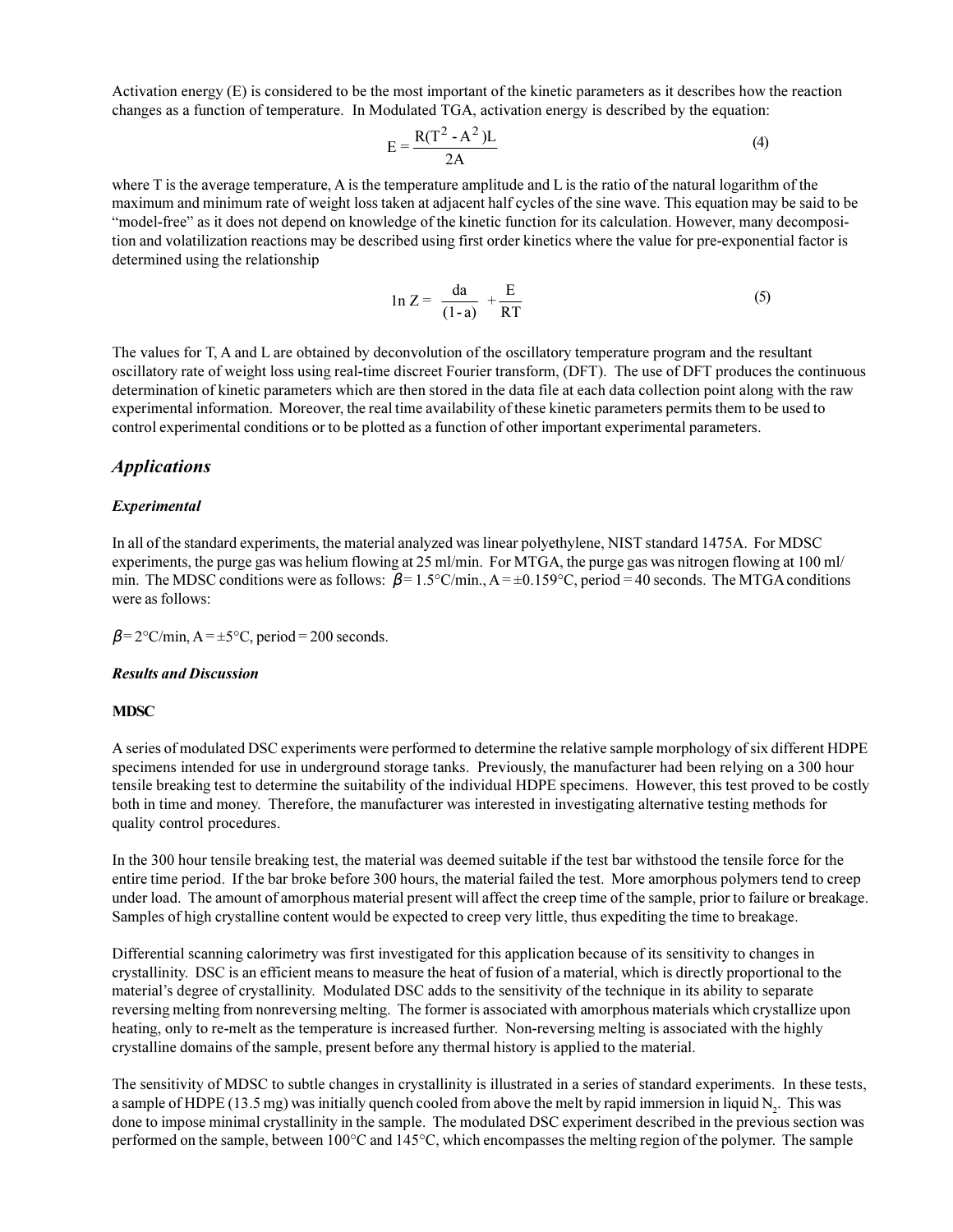was then control cooled from above the melt at 0.5°C/min. This slow cooling rate would be expected to impart a much higher degree of crystallinity to the sample. The MDSC experiment was then repeated. The identical MDSC experiment was performed on the sample after cooling at rates of 1, 2, 4, 8, 16, and 32°C/min. The MDSC results for the sample cooled at  $0.5^{\circ}$ C/min are shown in Figure 4. The measured total heat of fusion (total heat flow) is resolved into both the reversing heat flow and the nonreversing heat flow signals. As discussed above, the non-reversing heat flow peak is proportional to the crystalline domain in the sample prior to heating. The reversing peak represents the more amorphous domain of the sample which can melt reversibly.



Figure 5 contains the results for the standard variable cooling rate experiments. This figure is a plot of the measured heat of fusion of the materials from the total and nonreversing heat flow, versus the sample's thermal history. It is evident that MDSC is sensitive to subtle changes in crystallinity by examination of the slopes of the lines. As the crystallization cooling rate is increased, the crystallinity of the sample decreases. This is manifested as a decrease in the measured heat of fusion in both the total heat flow and the nonreversing heat flow signal. However, the slope of the nonreversing heat flow data is twice that of the total heat flow data. This suggests that the nonreversing heat flow is twice as sensitive to subtle changes in crystallinity as the total heat flow.



In order to normalize the dual effect of both the total heat flow and the nonreversing heat flow peak areas sensitivity to thermal history, the ratio of the two areas can be calculated. This ratio is referred to as the *Nonreversing Quotient*, and is proportional to the relative crystallinity of the sample. Figure 6 contains a plot of the nonreversing quotient versus thermal history. Note that the nonreversing quotient is extremely sensitive to subtle changes in thermal history, as its value nearly doubles over two decades of difference in crystallization cooling rate.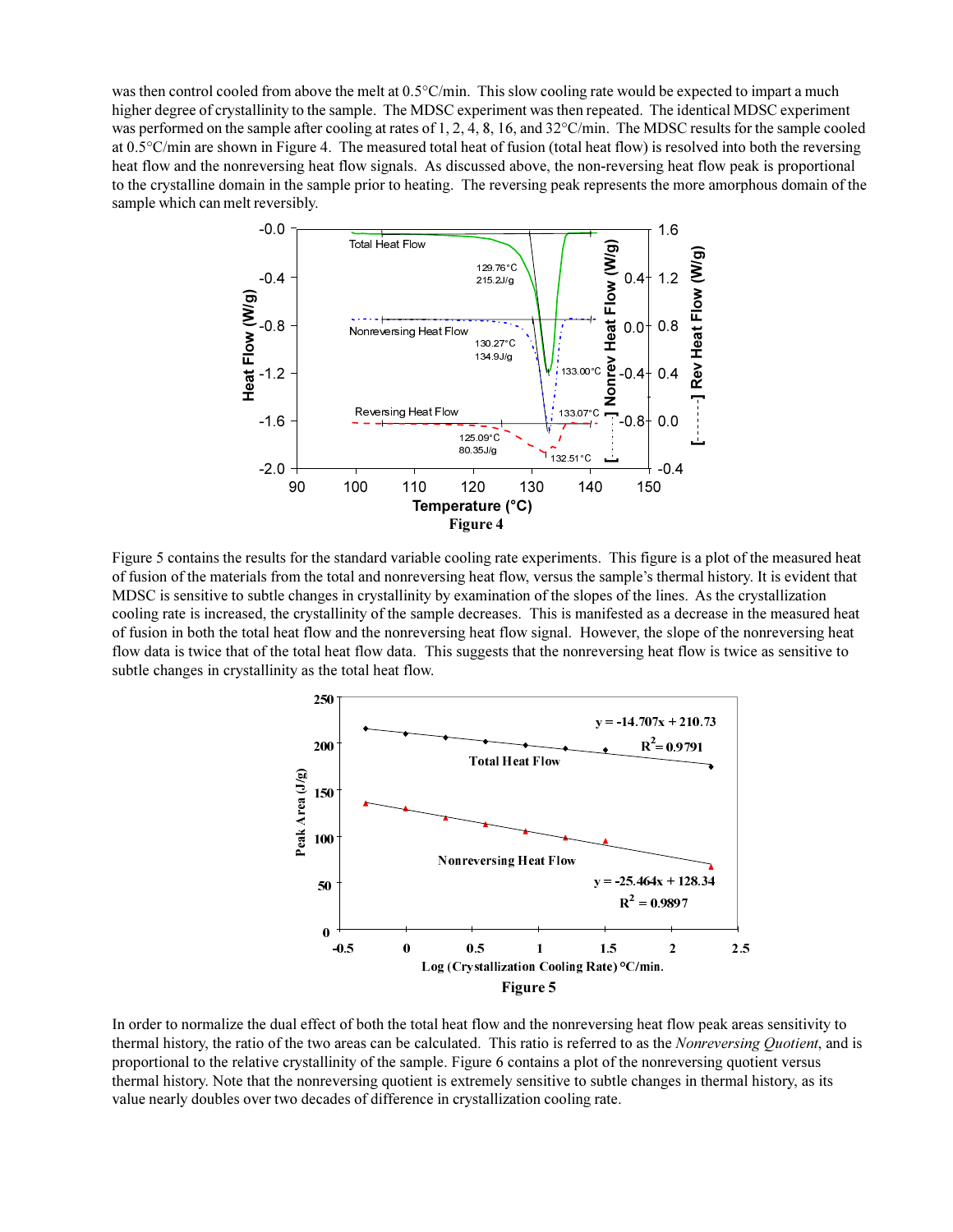

As nonreversing quotient is sensitive to changes in thermal history and thus changes in crystallinity, it was theorized that MDSC would be a suitable alternative to the expensive and time-consuming tensile-breaking test. Thus, it was necessary to draw a correlation between the two testing modes.

Six HDPE feedstock specimens were initially tested by tensile breaking, and then by MDSC. (*Note: Nonreversing quotient will be sensitive to changes in experimental conditions including underlying heating rate, modulation amplitude, modulation period and sample mass. It is therefore necessary to standardize all conditions prior to making any correlations*.) The MDSC samples were prepared by cutting a thin wafer from the tensile test-bar. The correlation plot between the two techniques is given in Figure 7.



The data in this plot suggests a good correlation between the nonreversing quotient and the time to tensile breakage. In HDPE, nonreversing quotient increases with relative crystallinity. This corresponds to shorter breakage times, due to relative brittleness of the sample. The equation of the line fit to the data in Figure 7 approximates a linear correlation, with an  $\mathbb{R}^2$  value of 0.9472. From the equation of the line, the nonreversing quotient corresponding to a particular breakage time tolerance can easily be calculated. For the manufacturer of the underground storage tanks, the tolerance of 300 hours corresponds to a nonreversing quotient of 0.27. If a particular specimen exceeds this quotient, it can be assumed that this material will fail the tensile test. The broad distribution of the data points in Figure 7 suggests that individual samples will exhibit nonreversing quotients which vary sufficiently as to accurately predict tensile failure in a series of specimens.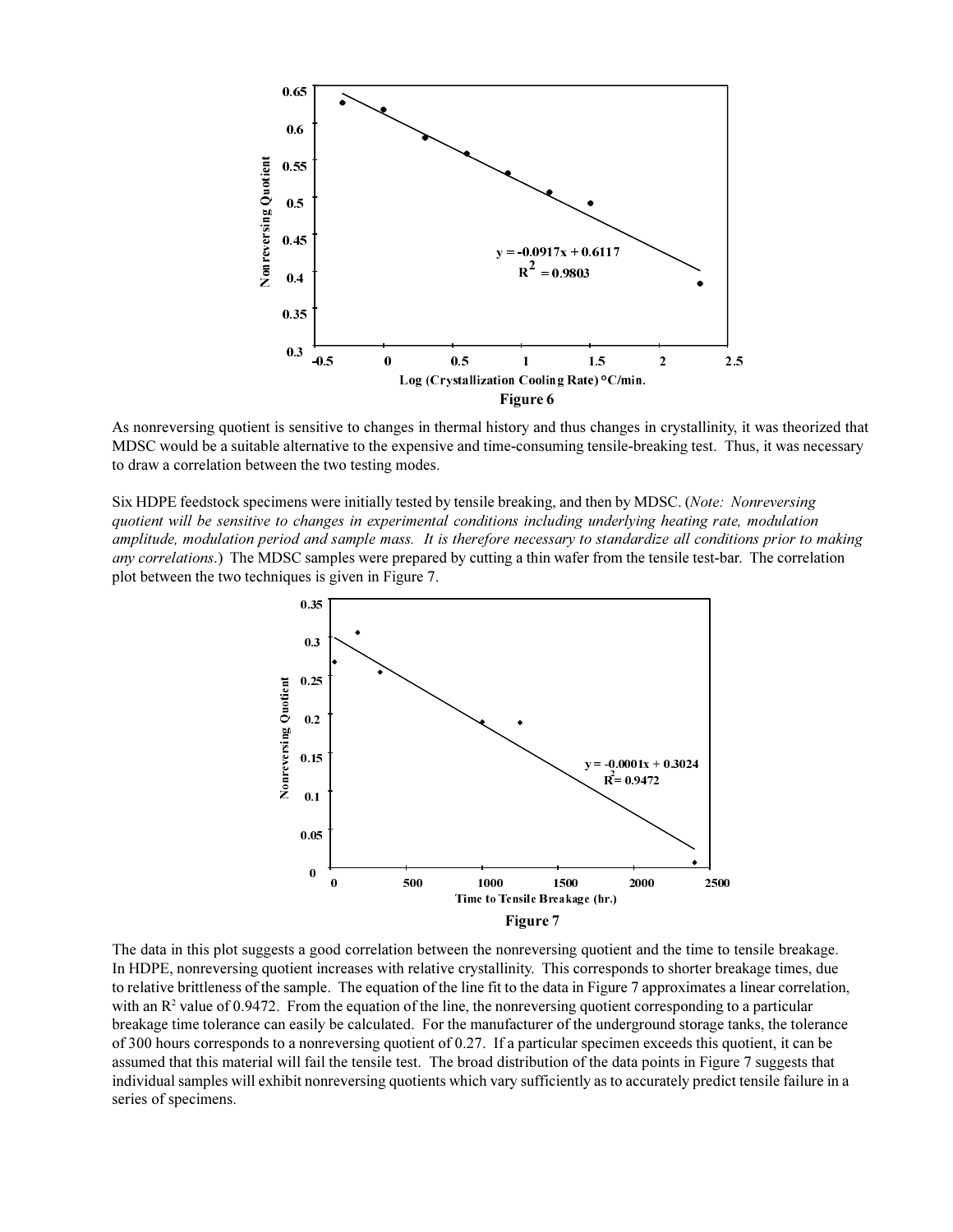As the MDSC experiment requires very little sample and takes only about 1 hour to complete, the manufacturer considered the technique a highly desirable alternative to the more cumbersome tensile breaking test.

## **MTGA**

The utility of the modulated TGA experiment is demonstrated in the calculation of kinetic constants for the thermal decomposition reaction of the high-density polyethylene. The actual decomposition of the polymer is somewhat unremarkable in that it decomposes in one solitary, rapid step centered near 450 °C. The decomposition is complete, leaving no residue or char. The MTGA plot for the decomposition of the polyethylene is given in Figure 8. The dashed line in this figure is the derivative of the weight signal, or the rate of weight loss. Note how the rate of weight loss oscillates significantly in the decomposition region, due to the modulation of the temperature and heating rate of the experiment. From the kinetic equations discussed previously, the kinetic constants for the decomposition of HDPE can be calculated and compared to those value derived from ASTM E1641. The results are given in Table 1.



The data in Table 1 demonstrates that MTGA can generate kinetic constants which match the values from classical standard techniques. In the case of HDPE decomposition, the precision of MTGA actually is better than ASTM E1641. However, the real benefit of MTGA is found in the relative time required for generation of kinetic constants. The standard ASTM E1641 decomposition kinetics requires at least four experimental determinations on the same material at different heating rates. MTGA can accomplish the same results in one experiment. When coupled with Hi-Res<sup>TM</sup> TGA, the heating rate can be accelerated in baseline regions where no decomposition is occurring, and automatically slowed through the decomposition region, to further expedite the data collection. Modulated TGA is seen as a viable alternative to the traditional decomposition kinetics technique, when applied to the decomposition of the polyolefin, HDPE.

| <b>Kinetic Constant</b>  | <b>MTGA</b>  | E1641        |
|--------------------------|--------------|--------------|
| <b>Activation Energy</b> | $190 + 3.2$  | $190 + 9.5$  |
| (E)                      | kJ/mol       | kJ/mol       |
| Pre-exponential          | $12.8 + 0.2$ | $12.9 + 0.6$ |
| factor ( $log Z$ )       | $min-1$      | $min-1$      |

**Table 1**